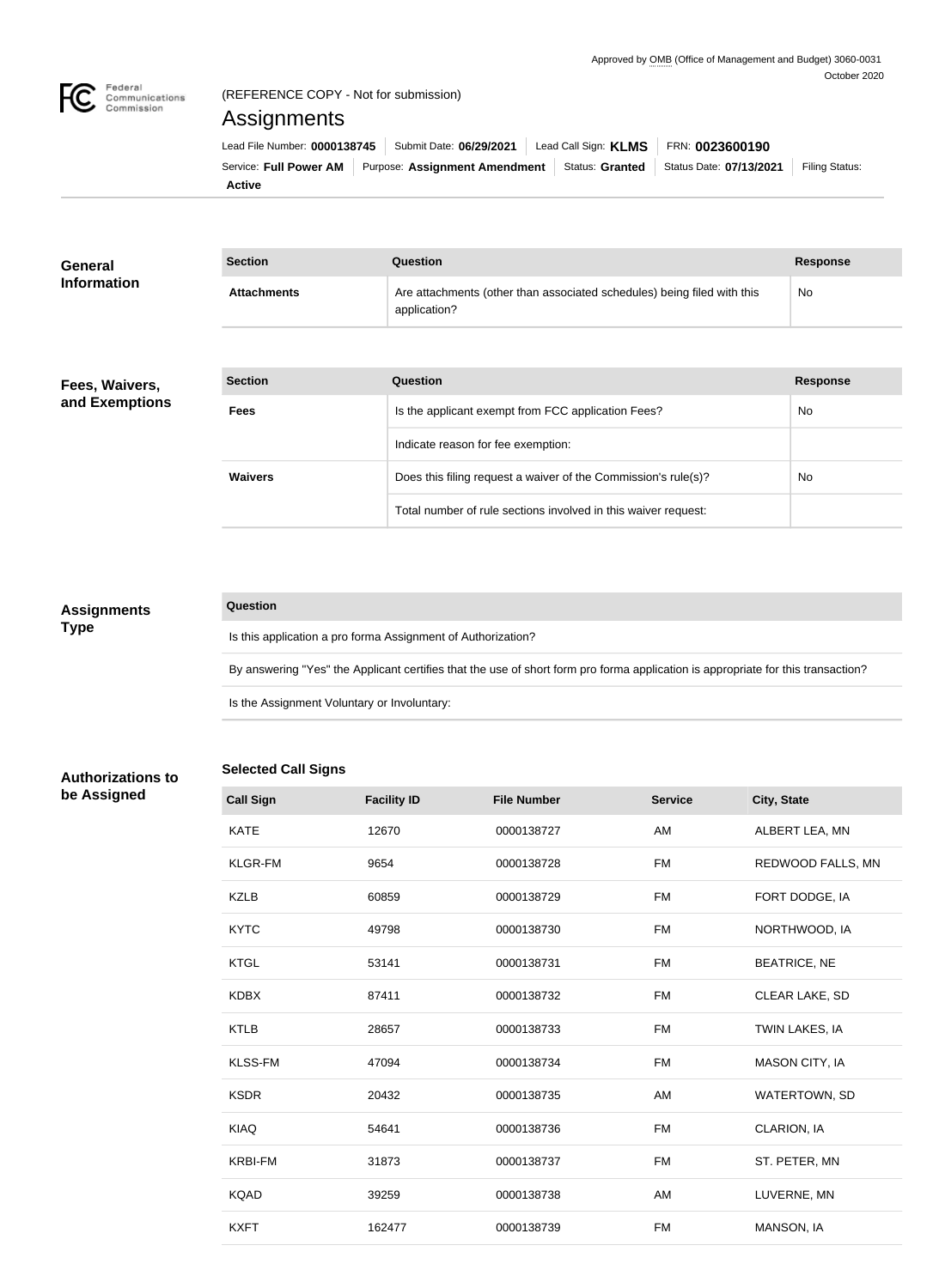| <b>KKSD</b>    | 63598  | 0000138741 | FM  | MILBANK, SD         |
|----------------|--------|------------|-----|---------------------|
| <b>KJJQ</b>    | 9677   | 0000138742 | AM  | VOLGA, SD           |
| <b>KYSM-FM</b> | 20400  | 0000138743 | FM. | MANKATO, MN         |
| KMKO-FM        | 164294 | 0000138744 | FM  | LAKE CRYSTAL, MN    |
| <b>KLMS</b>    | 54708  | 0000138745 | AM  | LINCOLN, NE         |
| <b>KJSK</b>    | 26628  | 0000138746 | AM  | <b>COLUMBUS, NE</b> |
|                |        |            |     |                     |

## **Assignment Questions**

#### **Question**

Were any of the authorizations that are the subject of this application obtained through the Commission's competitive bidding proce (see 47 C.F.R. Sections 1.2111(a) and 73.5000)?

Were any of the authorizations that are the subject of this application obtained through the Commission's point system for reserved noncommercial educational stations (see 47 C.F.R. Sections 73.7001 and 73.7003)?

Have all such stations operated for at least 4 years with a minimum operating schedule since grant pursuant to the point system?

Were any of the authorizations that are the subject of this application obtained after award of a dispositive Section 307(b) preferenc the Tribal Priority, through Threshold Qualifications procedures, or through the Tribal Priority as applied before the NCE fair distribu analysis set forth in 47 C.F.R. § 73.7002(b)?

Have all such stations operated for at least 4 years with a minimum operating schedule since grant?

Do both the assignor and assignee qualify for the Tribal Priority in all respects?

LPFM Licenses Only: Has it been at least 18 months since the initial construction permit for the LPFM station was granted?

LPFM Licenses Only: Does the assignment of the LPFM authorization satisfy the consideration restrictions of 47 CFR Section 73.86

LPFM Licenses Only: Were any of the LPFM authorizations that are subject to this application obtained through the Commission's point system for low power FM stations (see 47 CFR Section 73.872)?

If yes to question above, have all such LPFM stations operated for at least four years since grant pursuant to the point system?" (options – Your /N. If Yes, nothing further required. No requires attachment as follows)"If no to new sub question, list pertinent authorizations in an I and include in the Exhibit a showing that the transaction is consistent with the requirements of 47 CFR Section 73.865(a)(3).

#### **Assignor Name, Type, and Contact Information**

| <b>Assignor</b>                 | <b>Type</b>              | <b>Address</b>       | <b>Phone</b>    | <b>Email</b>       |
|---------------------------------|--------------------------|----------------------|-----------------|--------------------|
| Alpha 3E Licensee LLC Debtor in | <b>Limited Liability</b> | 1211 SW 5TH          | $+1$ (503) 517- | john.              |
| <b>Possession</b>               | Company                  | <b>AVENUE</b>        | 6200            | grossi@alphamediau |
|                                 |                          | <b>SUITE 750</b>     |                 |                    |
|                                 |                          | PORTLAND, OR         |                 |                    |
|                                 |                          | 97204                |                 |                    |
|                                 |                          | <b>United States</b> |                 |                    |

## **Assignor Contact Representatives (1)**

**Assignor Information**

| kkirby@wiley.law<br><b>Kathleen Kirby</b><br>1776 K Street, NW<br>+1 (202) 719-3360<br>Wiley Rein LLP<br>Washington, DC 20006<br><b>United States</b> | <b>Contact Name</b> | <b>Address</b> | Phone | <b>Email</b> | <b>Contact</b> |
|-------------------------------------------------------------------------------------------------------------------------------------------------------|---------------------|----------------|-------|--------------|----------------|
|                                                                                                                                                       |                     |                |       |              | Legal R        |
|                                                                                                                                                       |                     |                |       |              |                |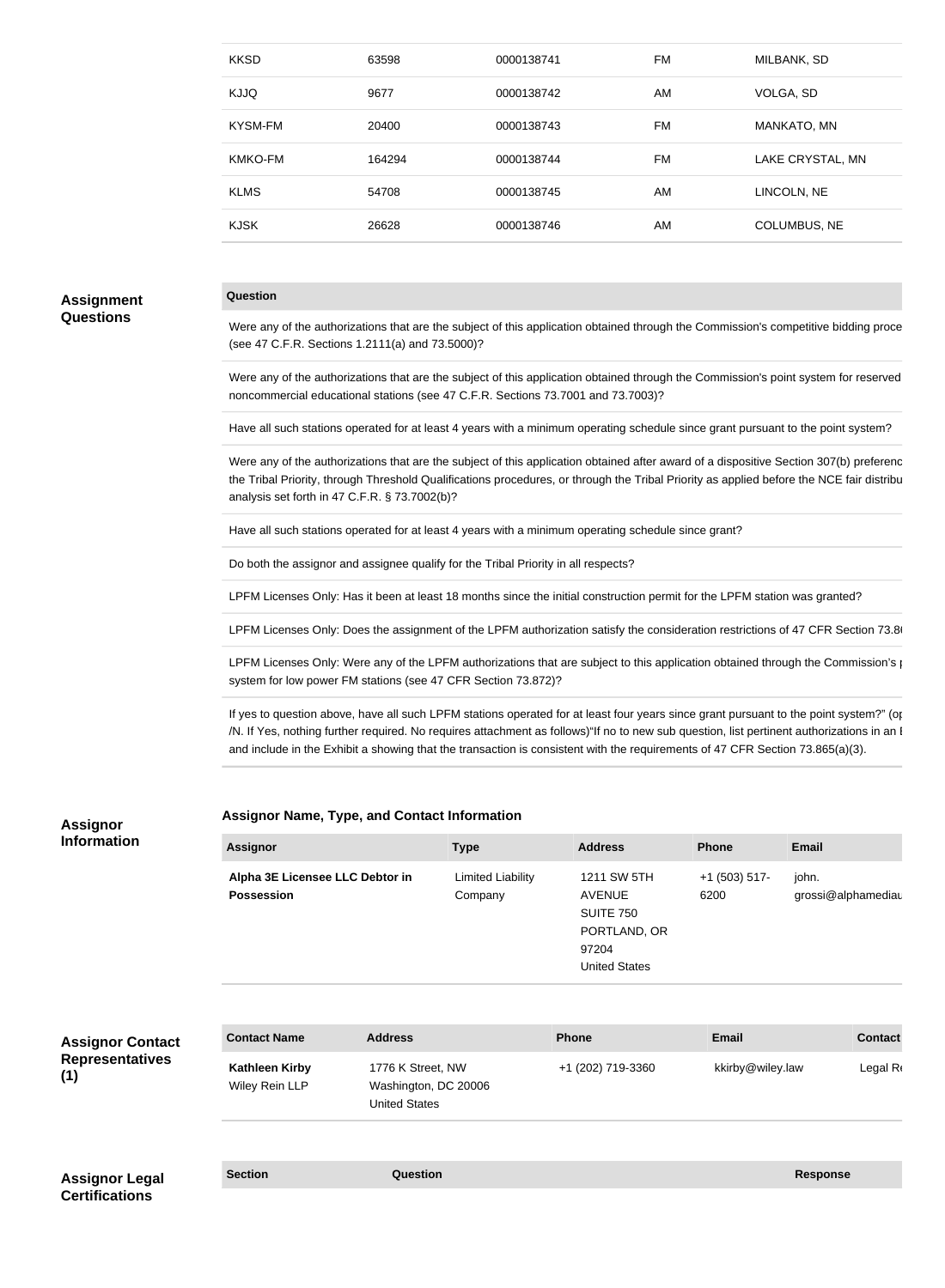| <b>Agreements for Sale</b><br><b>/Transfer of Station</b> | Assignor certifies that:<br>(i) it has placed in Assignor's public inspection file(s) and submitted to the<br>Commission as an Exhibit to this application copies of all agreements for<br>the assignment/transfer of the station(s);<br>(ii) these documents embody the complete and final understanding<br>between Assignor and Assignee; and<br>(iii) these agreements comply fully with the Commission's rules and policies                                            | No  |
|-----------------------------------------------------------|----------------------------------------------------------------------------------------------------------------------------------------------------------------------------------------------------------------------------------------------------------------------------------------------------------------------------------------------------------------------------------------------------------------------------------------------------------------------------|-----|
|                                                           | If the transaction is involuntary, the Assignor certifies that court orders or<br>other authorizing documents have been issued and that it has placed in<br>the licensee's/permittee's public inspection file(s) and submitted to the<br>Commission copies of such court orders or other authorizing documents.                                                                                                                                                            |     |
| <b>Other Authorizations</b>                               | Please upload an attachment detailing the call signs, locations, and facility<br>identifiers of all other broadcast stations in which assignor or any party to<br>the application has an attributable interest.                                                                                                                                                                                                                                                            |     |
| <b>Character Issues</b>                                   | Assignor certifies that neither licensee/permittee nor any party to the<br>application has or has had any interest in, or connection with:<br>(a) any broadcast application in any proceeding where character issues<br>were left unresolved or were resolved adversely against the applicant or<br>any party to the application or<br>(b) any pending broadcast application in which character issues have<br>been raised                                                 | Yes |
| <b>Adverse Findings</b>                                   | Assignor certifies that, with respect to the Assignor and each party to the<br>application, no adverse finding has been made, nor has an adverse final<br>action been taken by any court or administrative body in a civil or criminal<br>proceeding brought under the provisions of any law related to any of the<br>following: any felony; mass media-related antitrust or unfair competition;<br>fraudulent statements to another governmental unit; or discrimination. | Yes |
| <b>Local Public Notice</b>                                | Assignor certifies that it has or will comply with the public notice<br>requirements of 47 C.F.R. Section 73.3580.                                                                                                                                                                                                                                                                                                                                                         | Yes |
| <b>Auction Authorization</b>                              | Assignor certifies that more than five years have passed since the<br>issuance of the construction permit for the station being assigned, where<br>that permit was acquired in an auction through the use of a bidding credit<br>or other special measure.                                                                                                                                                                                                                 | N/A |
| <b>Anti-Discrimination</b><br><b>Certification</b>        | Assignor certifies that neither licensee/permittee nor any party to the<br>application have violated the Commission's prohibition against<br>discrimination on the basis of race, color, religion, national origin or sex in<br>the sale of commercially operated AM, FM, TV, Class A TV or international<br>broadcast stations.                                                                                                                                           | Yes |

## **Assignee Information**

## **Assignee Name, Type, and Contact Information**

| <b>Assignee</b> | Type                                                   | <b>Address</b>                                                                                  | <b>Phone</b> | <b>Email</b>            |
|-----------------|--------------------------------------------------------|-------------------------------------------------------------------------------------------------|--------------|-------------------------|
|                 | <b>Alpha 3E Licensee LLC</b> Limited Liability Company | 1211 SW 5TH AVENUE +1 (503) 517-6200<br>SUITE 750<br>PORTLAND, OR 97204<br><b>United States</b> |              | john.grossi@alphamediau |

| <b>Section</b>                          | Question                                                                                                                                                                                                                                                                                                                                                                                                                                                                                           | <b>Response</b> |
|-----------------------------------------|----------------------------------------------------------------------------------------------------------------------------------------------------------------------------------------------------------------------------------------------------------------------------------------------------------------------------------------------------------------------------------------------------------------------------------------------------------------------------------------------------|-----------------|
| <b>Radio Station Applicants</b><br>Only | If the station(s) being assigned is noncommercial educational or LPFM,<br>the Assignee certifies that the Commission had previously granted a<br>broadcast application, identified here by file number, that found this<br>Assignee qualified as a noncommercial educational entity with a qualifying<br>educational program, and that the Assignee will use the station(s) to<br>advance a program similar to that the Commission has found qualifying in<br>the Assignee's previous application. | N/A             |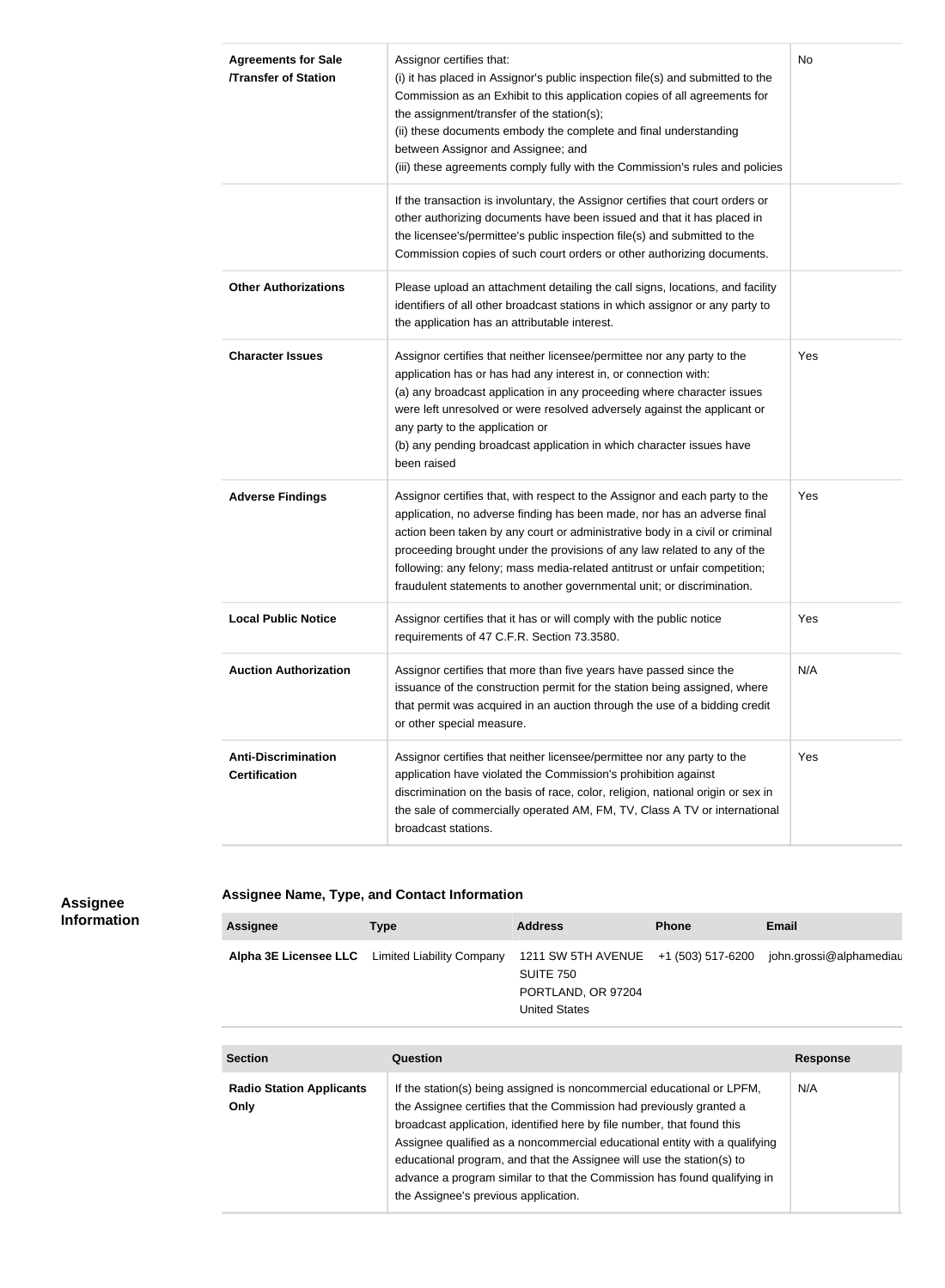| <b>Assignee Contact</b>                    | <b>Contact Name</b>                                                                                        |                                                                                                            | <b>Address</b>                                                                                                                                                                                                                                                                                                                    |                | Phone             |                                                                                                                                                                                                                      | <b>Email</b>                                                              | <b>Contact</b>            |  |
|--------------------------------------------|------------------------------------------------------------------------------------------------------------|------------------------------------------------------------------------------------------------------------|-----------------------------------------------------------------------------------------------------------------------------------------------------------------------------------------------------------------------------------------------------------------------------------------------------------------------------------|----------------|-------------------|----------------------------------------------------------------------------------------------------------------------------------------------------------------------------------------------------------------------|---------------------------------------------------------------------------|---------------------------|--|
| <b>Representatives</b><br>(1)              | <b>Kathleen Kirby</b><br>Wiley Rein LLP                                                                    |                                                                                                            | 1776 K Street, NW<br>Washington, DC 20006<br><b>United States</b>                                                                                                                                                                                                                                                                 |                | +1 (202) 719-3360 |                                                                                                                                                                                                                      | kkirby@wiley.law                                                          | Legal R                   |  |
| <b>Changes in</b>                          | <b>Party Name</b>                                                                                          | <b>Citizenship</b>                                                                                         | <b>Address</b>                                                                                                                                                                                                                                                                                                                    | <b>Phone</b>   | Email             | <b>Interest Before Assignment</b>                                                                                                                                                                                    |                                                                           | <b>Interest After</b>     |  |
| Interest (0)                               |                                                                                                            |                                                                                                            |                                                                                                                                                                                                                                                                                                                                   |                |                   | Empty                                                                                                                                                                                                                |                                                                           |                           |  |
| <b>Changes in</b><br><b>Interest</b>       | <b>Question</b>                                                                                            |                                                                                                            |                                                                                                                                                                                                                                                                                                                                   |                |                   |                                                                                                                                                                                                                      |                                                                           |                           |  |
| <b>Certification</b>                       | Applicant certifies that equity and financial interests not set forth by the assignee are nonattributable. |                                                                                                            |                                                                                                                                                                                                                                                                                                                                   |                |                   |                                                                                                                                                                                                                      |                                                                           |                           |  |
| <b>Parties to the</b>                      | <b>Party Name</b>                                                                                          |                                                                                                            | <b>Citizenship</b>                                                                                                                                                                                                                                                                                                                | <b>Address</b> |                   | <b>Phone</b>                                                                                                                                                                                                         | <b>Email</b>                                                              | <b>Positional Interes</b> |  |
| <b>Application (0)</b>                     |                                                                                                            |                                                                                                            |                                                                                                                                                                                                                                                                                                                                   |                |                   | Empty                                                                                                                                                                                                                |                                                                           |                           |  |
| <b>Parties to the</b>                      | Question                                                                                                   |                                                                                                            |                                                                                                                                                                                                                                                                                                                                   |                |                   |                                                                                                                                                                                                                      |                                                                           |                           |  |
| <b>Application</b><br><b>Certification</b> |                                                                                                            | Applicant certifies that equity and financial interests not set forth by the assignee are nonattributable. |                                                                                                                                                                                                                                                                                                                                   |                |                   |                                                                                                                                                                                                                      |                                                                           |                           |  |
|                                            |                                                                                                            |                                                                                                            |                                                                                                                                                                                                                                                                                                                                   |                |                   |                                                                                                                                                                                                                      |                                                                           |                           |  |
| <b>Assignee Legal</b>                      | <b>Section</b>                                                                                             |                                                                                                            | <b>Question</b>                                                                                                                                                                                                                                                                                                                   |                |                   |                                                                                                                                                                                                                      |                                                                           | <b>Response</b>           |  |
| <b>Certifications</b>                      | <b>Agreements for Sale</b>                                                                                 |                                                                                                            | Assignee certifies that:<br>(a) the written agreements in the Assignee's public inspection file and<br>submitted to the Commission embody the complete and final agreement<br>for the sale or transfer of the station(s); and<br>(b) these agreements comply fully with the Commission's rules and<br>policies.                   |                |                   |                                                                                                                                                                                                                      | No                                                                        |                           |  |
|                                            | <b>Other Authorizations</b>                                                                                |                                                                                                            | Please upload an attachment detailing the call signs, locations, and facility<br>identifiers of all other broadcast stations in which Assignee or any party to<br>the application has an attributable interest.                                                                                                                   |                |                   |                                                                                                                                                                                                                      |                                                                           |                           |  |
|                                            | <b>Broadcast Incubator</b><br>Program                                                                      |                                                                                                            |                                                                                                                                                                                                                                                                                                                                   |                |                   | Is the proposed facility the subject of an incubation proposal or a 'reward'<br>waiver request under the Commission's Broadcast Incubator Program?                                                                   |                                                                           |                           |  |
|                                            | <b>Multiple Ownership</b>                                                                                  |                                                                                                            | Is the assignee or any party to the application the holder of an attributable<br>radio joint sales agreement or an attributable radio or television time<br>brokerage agreement with the station(s) subject to this application or with<br>any other station in the same market as the station(s) subject to this<br>application? |                |                   |                                                                                                                                                                                                                      | No                                                                        |                           |  |
|                                            |                                                                                                            |                                                                                                            | Assignee certifies that the proposed assignment complies with the<br>Commission's multiple ownership rules.                                                                                                                                                                                                                       |                |                   |                                                                                                                                                                                                                      | Yes                                                                       |                           |  |
|                                            |                                                                                                            |                                                                                                            | Assignee certifies that the proposed assignment:<br>media interests of immediate family members;<br>interests; and                                                                                                                                                                                                                |                |                   | (2) complies with the Commission's policies relating to future ownership<br>(3) complies with the Commission's restrictions relating to the insulation<br>and nonparticipation of non-party investors and creditors. | (1) does not present an issue under the Commission's policies relating to | Yes                       |  |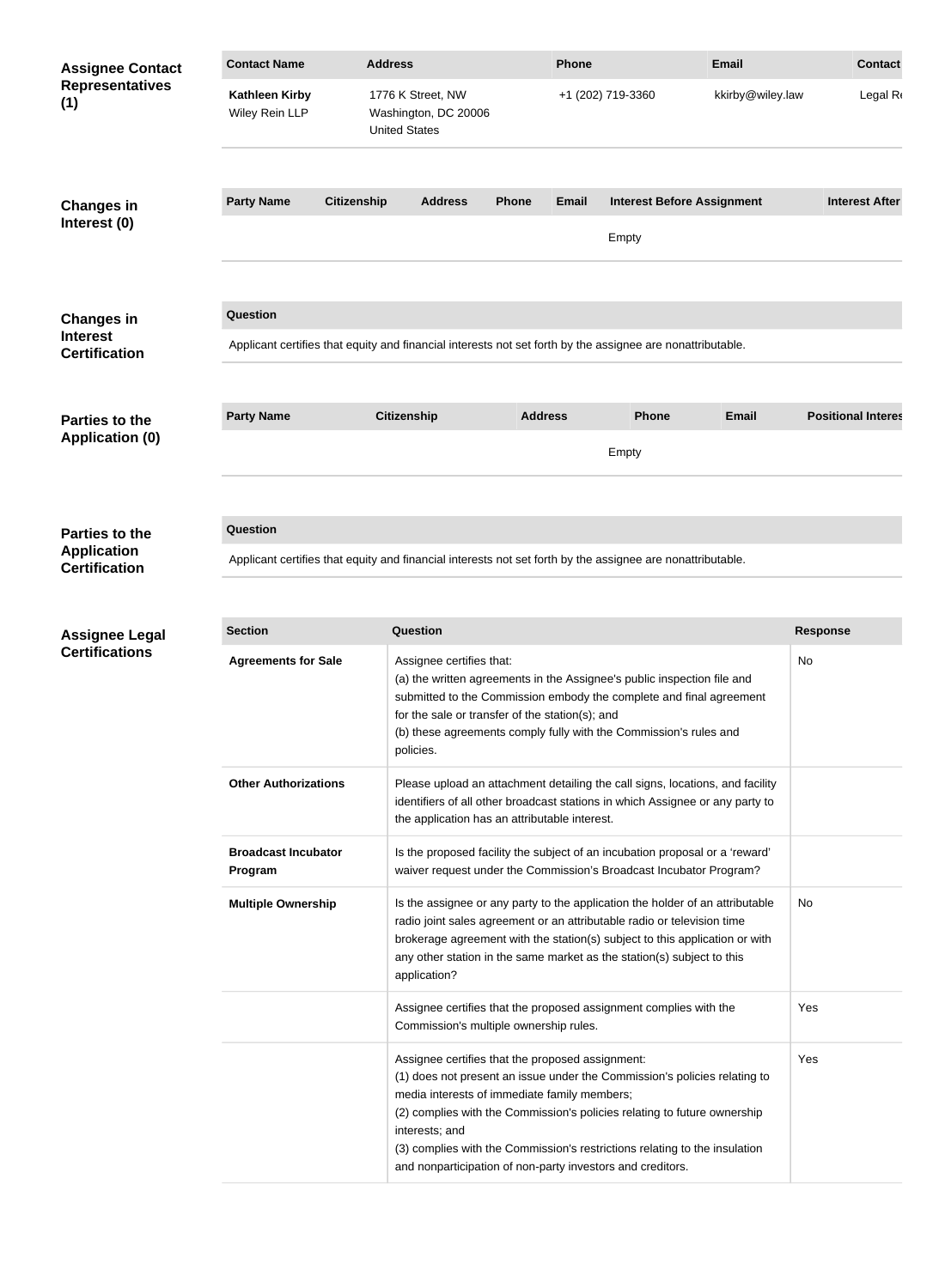|                                                | Does the Assignee claim status as an "eligible entity," that is, an entity that<br>qualifies as a small business under the Small Business Administration's<br>size standards for its industry grouping (as set forth in 13 C.F.R. § 121-<br>201), and holds<br>(1) 30 percent or more of the stock or partnership interests and more than<br>50 percent of the voting power of the corporation or partnership that will<br>own the media outlet; or<br>(2) 15 percent or more of the stock or partnership interests and more than<br>50 percent of the voting power of the corporation or partnership that will<br>own the media outlet, provided that no other person or entity owns or<br>controls more than 25 percent of the outstanding stock or partnership<br>interests; or<br>(3) More than 50 percent of the voting power of the corporation that will<br>own the media outlet (if such corporation is a publicly traded company)? | No  |
|------------------------------------------------|---------------------------------------------------------------------------------------------------------------------------------------------------------------------------------------------------------------------------------------------------------------------------------------------------------------------------------------------------------------------------------------------------------------------------------------------------------------------------------------------------------------------------------------------------------------------------------------------------------------------------------------------------------------------------------------------------------------------------------------------------------------------------------------------------------------------------------------------------------------------------------------------------------------------------------------------|-----|
|                                                | Does this assignment include a grandfathered cluster of stations?                                                                                                                                                                                                                                                                                                                                                                                                                                                                                                                                                                                                                                                                                                                                                                                                                                                                           | No  |
|                                                | Applicant certifies that it will come in compliance by divesting the<br>necessary station(s) within 12 months of the consummation of this<br>transaction to:                                                                                                                                                                                                                                                                                                                                                                                                                                                                                                                                                                                                                                                                                                                                                                                |     |
|                                                | A) An Eligible Entity (as defined in Item 6d, above).                                                                                                                                                                                                                                                                                                                                                                                                                                                                                                                                                                                                                                                                                                                                                                                                                                                                                       |     |
|                                                | B) An Irrevocable Trust that will assign the station(s) to an Eligible Entity.                                                                                                                                                                                                                                                                                                                                                                                                                                                                                                                                                                                                                                                                                                                                                                                                                                                              |     |
|                                                | NCE Diversity of Ownership Points. Does the assignee or any party to the<br>application have an attributable interest in an NCE FM or NCE TV station<br>received through the award of "diversity of ownership" points in the point<br>system analysis?                                                                                                                                                                                                                                                                                                                                                                                                                                                                                                                                                                                                                                                                                      | N/A |
|                                                | If 'Yes,' the assignee certifies that (1) its attributable NCE FM or NCE TV<br>station has been on the air for at least four years; and/or (2) none of the<br>proposed assigned stations overlap the principal community contour of the<br>NCE FM or NCE TV station received through the award of diversity points<br>in the point system analysis (see 47 CFR Section 73.7005(c)).                                                                                                                                                                                                                                                                                                                                                                                                                                                                                                                                                         |     |
| <b>Acquisition of Control</b>                  | Please upload an attachment listing the file number and date of grant of<br>FCC Form 301, 314, or 315 application by which the Commission<br>approved the qualifications of the individual or entity with a pre-existing<br>interest in the licensee/permittee that is now acquiring control of the<br>licensee/permittee as a result of the grant of this application.                                                                                                                                                                                                                                                                                                                                                                                                                                                                                                                                                                     |     |
| <b>Character Issues</b>                        | Assignee certifies that neither assignee nor any party to the application<br>has or has had any interest in, or connection with:<br>(a) any broadcast application in any proceeding where character issues<br>were left unresolved or were resolved adversely against the applicant or<br>any party to the application; or<br>(b) any pending broadcast application in which character issues have<br>been raised.                                                                                                                                                                                                                                                                                                                                                                                                                                                                                                                          | Yes |
| <b>Adverse Findings</b>                        | Assignee certifies that, with respect to the assignee and each party to the<br>application, no adverse finding has been made, nor has an adverse final<br>action been taken by any court or administrative body in a civil or criminal<br>proceeding brought under the provisions of any law related to any of the<br>following: any felony; mass media-related antitrust or unfair competition;<br>fraudulent statements to another governmental unit; or discrimination.                                                                                                                                                                                                                                                                                                                                                                                                                                                                  | Yes |
| <b>Financial Qualifications</b>                | Assignee certifies that sufficient net liquid assets are on hand or are<br>available from committed sources to consummate the transaction and<br>operate the station(s) for three months.                                                                                                                                                                                                                                                                                                                                                                                                                                                                                                                                                                                                                                                                                                                                                   | Yes |
| <b>Program Service</b><br><b>Certification</b> | Assignee certifies that it is cognizant of and will comply with its obligations<br>as a Commission licensee to present a program service responsive to the<br>issues of public concern facing the station's community of license and<br>service area.                                                                                                                                                                                                                                                                                                                                                                                                                                                                                                                                                                                                                                                                                       | Yes |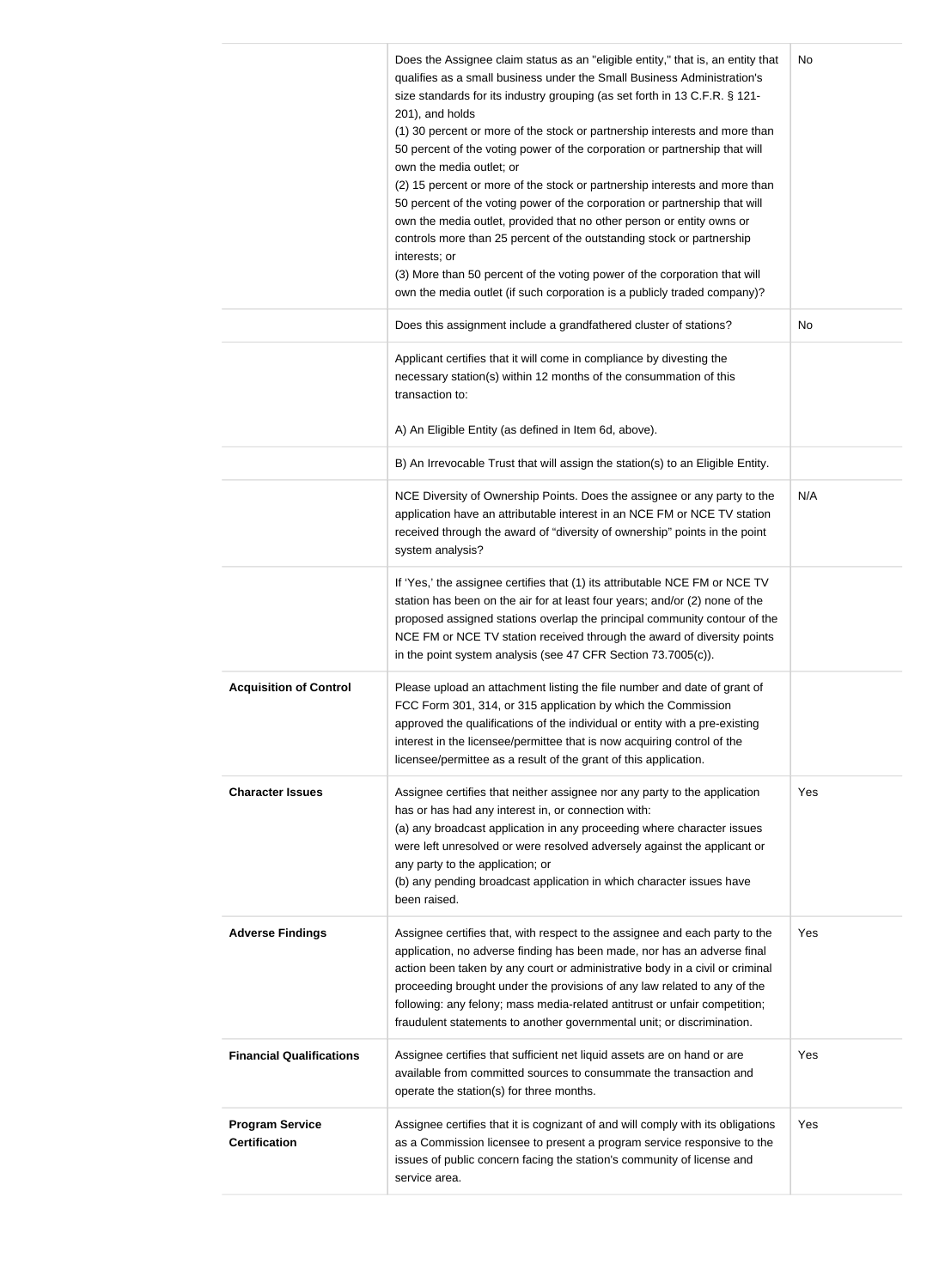| <b>Auction Authorization</b>                        | Assignee certifies that where less than five years have passed since the<br>issuance of the construction permit and the permit had been acquired in<br>an auction through the use of a bidding credit or other special measure, it<br>would qualify for such credit or other special measure. | N/A |
|-----------------------------------------------------|-----------------------------------------------------------------------------------------------------------------------------------------------------------------------------------------------------------------------------------------------------------------------------------------------|-----|
| <b>Equal Employment</b><br><b>Opportunity (EEO)</b> | If the applicant proposes to employ five or more full-time employees,<br>applicant certifies that it is filing simultaneously with this application a<br>Model EEO Program Report on FCC Form 396-A.                                                                                          | Yes |

## **Assignee Alien Ownership**

#### **Question**

- **1)** Is the applicant a foreign government or the representative of any foreign government as specified in Section 310(a) of the Communications Act?
- **2)** Is the applicant an alien or the representative of an alien? (Section 310(b)(1))
- **3)** Is the applicant a corporation, or non-corporate entity, that is organized under the laws of any foreign government? (Section 310)
- 4) Is the applicant an entity of which more than one-fifth of the capital stock, or other equity or voting interest, is owned of record or aliens or their representatives or by a foreign government or representative thereof or by any entity organized under the laws of a country? (Section 310(b)(3))
- 5) Is the applicant directly or indirectly controlled by any other entity of which more than one-fourth of the capital stock, or other equ voting interest, is owned of record or voted by aliens, their representatives, or by a foreign government or representative thereof, any entity organized under the laws of a foreign country? (Section 310(b)(4))
- **6)** Has the applicant received a declaratory ruling(s) under Section 310(b)(4) of the Communications Act?
- 6a) Enter the citation of the applicable declaratory ruling by DA/FCC number, FCC Record citation, release date, or any other identi information.
- 7) Has there been any change in the applicant's foreign ownership since issuance of the declaratory ruling(s) cited in response to C 6?
- 8) Does the applicant certify that it is in compliance with the terms and conditions of the foreign ownership declaratory ruling(s) cited response to Question 6?
- **9)** In connection with this application, is the applicant filing a foreign ownership Petition for Declaratory Ruling pursuant to Section 3 of the Communications Act?

| <b>Assignee</b>      | <b>Section</b>                                    | Question                                                                                                                                                                                                                                                                                                                                                                                                                                  | <b>Response</b> |
|----------------------|---------------------------------------------------|-------------------------------------------------------------------------------------------------------------------------------------------------------------------------------------------------------------------------------------------------------------------------------------------------------------------------------------------------------------------------------------------------------------------------------------------|-----------------|
| <b>Certification</b> | <b>General Certification</b><br><b>Statements</b> | Assignee certifies that it has answered each question in this application<br>based on its review of the application instructions and worksheets.<br>Assignee further certifies that where it has made an affirmative certification<br>below, this certification constitutes its representation that the application<br>satisfies each of the pertinentstandards and criteria set forth in the<br>application instructions and worksheets. |                 |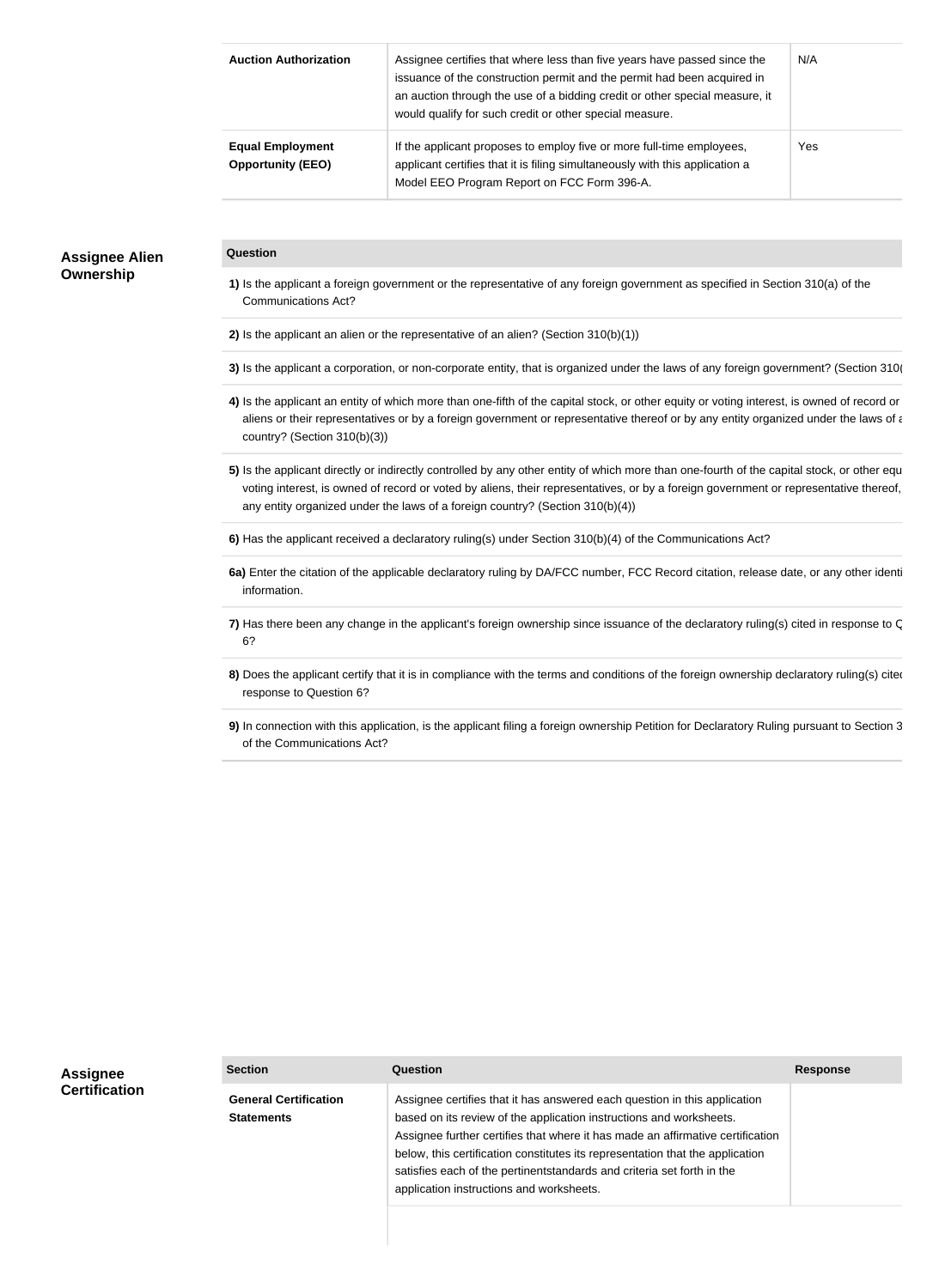|                                 | The Assignee certifies that neither the Assignee nor any other party to the<br>application is subject to a denial of Federal benefits pursuant to §5301 of<br>the Anti-Drug Abuse Act of 1988, 21 U.S.C. § 862, because of a conviction<br>for possession or distribution of a controlled substance. This certification<br>does not apply to applications filed in services exempted under §1.2002(c)<br>of the rules, 47 CFR. See §1.2002(b) of the rules, 47 CFR § 1.2002(b), for<br>the definition of "party to the application" as used in this certification §<br>1.2002(c). The Assignee certifies that all statements made in this<br>application and in the exhibits, attachments, or documents incorporated by<br>reference are material, are part of this application, and are true, complete,<br>correct, and made in good faith.    |                          |
|---------------------------------|-------------------------------------------------------------------------------------------------------------------------------------------------------------------------------------------------------------------------------------------------------------------------------------------------------------------------------------------------------------------------------------------------------------------------------------------------------------------------------------------------------------------------------------------------------------------------------------------------------------------------------------------------------------------------------------------------------------------------------------------------------------------------------------------------------------------------------------------------|--------------------------|
| <b>Authorized Party to Sign</b> | <b>FAILURE TO SIGN THIS APPLICATION MAY RESULT IN DISMISSAL</b><br>OF THE APPLICATION AND FORFEITURE OF ANY FEES PAID<br>Upon grant of this application, the Authorization Holder may be subject to<br>certain construction or coverage requirements. Failure to meet the<br>construction or coverage requirements will result in automatic cancellation<br>of the Authorization. Consult appropriate FCC regulations to determine the<br>construction or coverage requirements that apply to the type of<br>Authorization requested in this application.<br>WILLFUL FALSE STATEMENTS MADE ON THIS FORM OR ANY<br>ATTACHMENTS ARE PUNISHABLE BY FINE AND/OR IMPRISONMENT<br>(U.S. Code, Title 18, §1001) AND/OR REVOCATION OF ANY STATION<br>AUTHORIZATION (U.S. Code, Title 47, §312(a)(1)), AND/OR<br>FORFEITURE (U.S. Code, Title 47, §503). |                          |
|                                 | I certify that this application includes all required and relevant attachments.                                                                                                                                                                                                                                                                                                                                                                                                                                                                                                                                                                                                                                                                                                                                                                 | Yes                      |
|                                 | I declare, under penalty of perjury, that I am an authorized representative<br>of the above-named applicant for the Authorization(s) specified above.                                                                                                                                                                                                                                                                                                                                                                                                                                                                                                                                                                                                                                                                                           | John Grossi<br>Secretary |
|                                 |                                                                                                                                                                                                                                                                                                                                                                                                                                                                                                                                                                                                                                                                                                                                                                                                                                                 | 06/29/2021               |

| Assignor             | <b>Section</b>                                    | Question                                                                                                                                                                                                                                                                                                                                                                                                                                                                                                                                                                                                                                                                                                                                                                                                                                        | <b>Response</b> |
|----------------------|---------------------------------------------------|-------------------------------------------------------------------------------------------------------------------------------------------------------------------------------------------------------------------------------------------------------------------------------------------------------------------------------------------------------------------------------------------------------------------------------------------------------------------------------------------------------------------------------------------------------------------------------------------------------------------------------------------------------------------------------------------------------------------------------------------------------------------------------------------------------------------------------------------------|-----------------|
| <b>Certification</b> | <b>General Certification</b><br><b>Statements</b> | Assignor certifies that it has answered each question in this application<br>based on its review of the application instructions and worksheets.<br>Assignor further certifies that where it has made an affirmative certification<br>below, this certification constitutes its representation that the application<br>satisfies each of the pertinentstandards and criteria set forth in the<br>application instructions and worksheets.                                                                                                                                                                                                                                                                                                                                                                                                       |                 |
|                      |                                                   | The Assignor certifies that neither the Assignor nor any other party to the<br>application is subject to a denial of Federal benefits pursuant to §5301 of<br>the Anti-Drug Abuse Act of 1988, 21 U.S.C. § 862, because of a conviction<br>for possession or distribution of a controlled substance. This certification<br>does not apply to applications filed in services exempted under §1.2002(c)<br>of the rules, 47 CFR. See §1.2002(b) of the rules, 47 CFR § 1.2002(b), for<br>the definition of "party to the application" as used in this certification $\S$<br>1.2002(c). The Assignor certifies that all statements made in this<br>application and in the exhibits, attachments, or documents incorporated by<br>reference are material, are part of this application, and are true, complete,<br>correct, and made in good faith. |                 |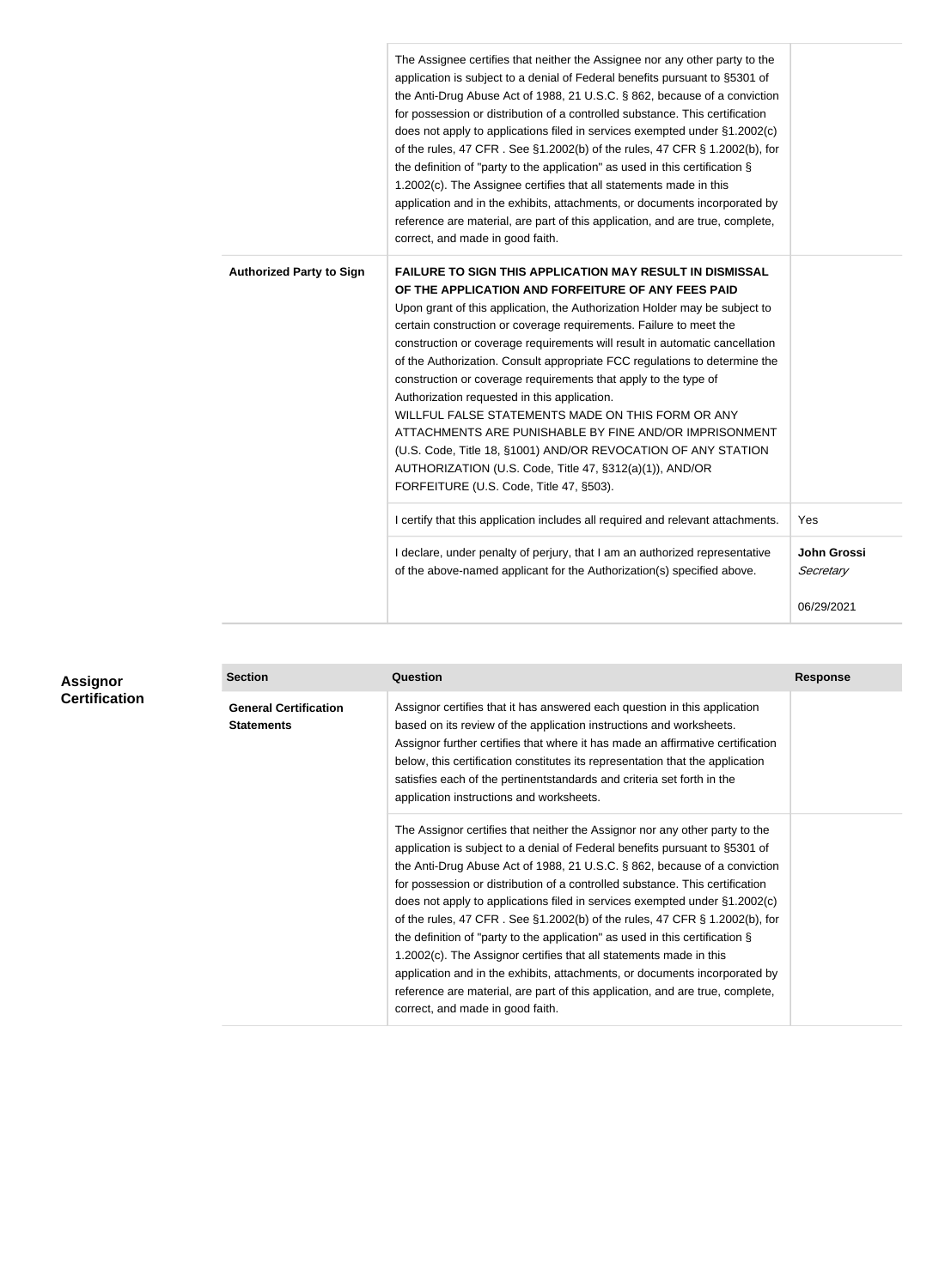| <b>Authorized Party to Sign</b> |  | <b>FAILURE TO SIGN THIS APPLICATION MAY RESULT IN DISMISSAL</b><br>OF THE APPLICATION AND FORFEITURE OF ANY FEES PAID<br>Upon grant of this application, the Authorization Holder may be subject to<br>certain construction or coverage requirements. Failure to meet the<br>construction or coverage requirements will result in automatic cancellation<br>of the Authorization. Consult appropriate FCC regulations to determine the<br>construction or coverage requirements that apply to the type of<br>Authorization requested in this application.<br>WILLFUL FALSE STATEMENTS MADE ON THIS FORM OR ANY<br>ATTACHMENTS ARE PUNISHABLE BY FINE AND/OR IMPRISONMENT<br>(U.S. Code, Title 18, §1001) AND/OR REVOCATION OF ANY STATION<br>AUTHORIZATION (U.S. Code, Title 47, §312(a)(1)), AND/OR<br>FORFEITURE (U.S. Code, Title 47, §503). | Yes                      |  |
|---------------------------------|--|-------------------------------------------------------------------------------------------------------------------------------------------------------------------------------------------------------------------------------------------------------------------------------------------------------------------------------------------------------------------------------------------------------------------------------------------------------------------------------------------------------------------------------------------------------------------------------------------------------------------------------------------------------------------------------------------------------------------------------------------------------------------------------------------------------------------------------------------------|--------------------------|--|
|                                 |  | I certify that this application includes all required and relevant attachments.                                                                                                                                                                                                                                                                                                                                                                                                                                                                                                                                                                                                                                                                                                                                                                 |                          |  |
|                                 |  | I declare, under penalty of perjury, that I am an authorized representative<br>of the above-named applicant for the Authorization(s) specified above.                                                                                                                                                                                                                                                                                                                                                                                                                                                                                                                                                                                                                                                                                           | John Grossi<br>Secretary |  |
|                                 |  |                                                                                                                                                                                                                                                                                                                                                                                                                                                                                                                                                                                                                                                                                                                                                                                                                                                 | 06/29/2021               |  |

**Attachment** 

## **Attachments**

| <b>File Name</b>                                                                           | <b>Uploaded</b><br><b>By</b> | <b>Attachment</b><br><b>Type</b>    | <b>Descr</b>                   |
|--------------------------------------------------------------------------------------------|------------------------------|-------------------------------------|--------------------------------|
| <b>Agreements Exhibit.pdf</b>                                                              | Applicant                    | Assignee<br>Legal<br>Certifications | Agree<br>Exhib                 |
| <b>Agreements Exhibit.pdf</b>                                                              | Applicant                    | Assignor<br>Legal<br>Certifications | Agree<br>Exhib                 |
| Alien Ownership Exhibit.pdf                                                                | Applicant                    | All Purpose                         | Alien<br>Owne<br>Exhib         |
| Alpha Assignees Other Authorizations Exhibit.pdf                                           | Applicant                    | Assignee<br>Legal<br>Certifications | Other<br>Authc                 |
| Alpha Assignors Other Authorizations Exhibit.pdf                                           | Applicant                    | Assignor<br>Legal<br>Certifications | Other<br>Authc                 |
| Alpha Media 3E LLC 316 Exhibit Authorizations Obtained Through Competitive Bidding.<br>pdf | Applicant                    | Assignment<br>Questions             | Comp<br><b>Biddir</b><br>Exhib |
| Alpha MOS Technical.pdf                                                                    | Applicant                    | Assignee<br>Legal<br>Certifications | Multip<br>Owne<br>Exhib        |
|                                                                                            |                              |                                     |                                |